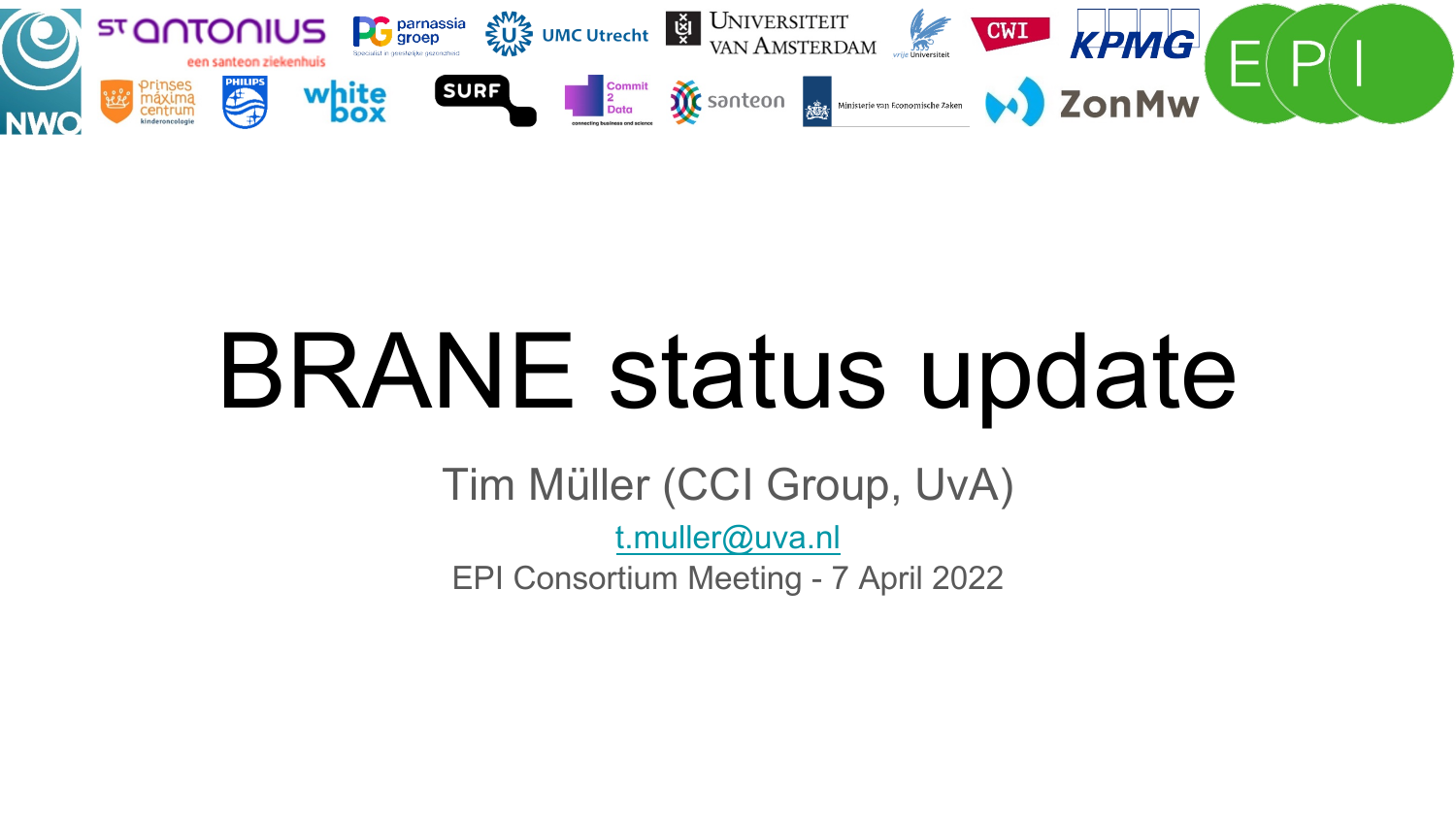## BRANE in a nutshell

*"Programmable orchestration of applications and networking"*

- **Abstraction** over multiple domains (e.g., hospitals)
- Processes **workflows** of external function calls
- External functions are **containerized**
- Data- and network-level **policies** enforced at runtime
- **Separation of concerns**
	- System engineers
	- Software engineers
	- Policy makers
	- **Scientists**



 $2/5$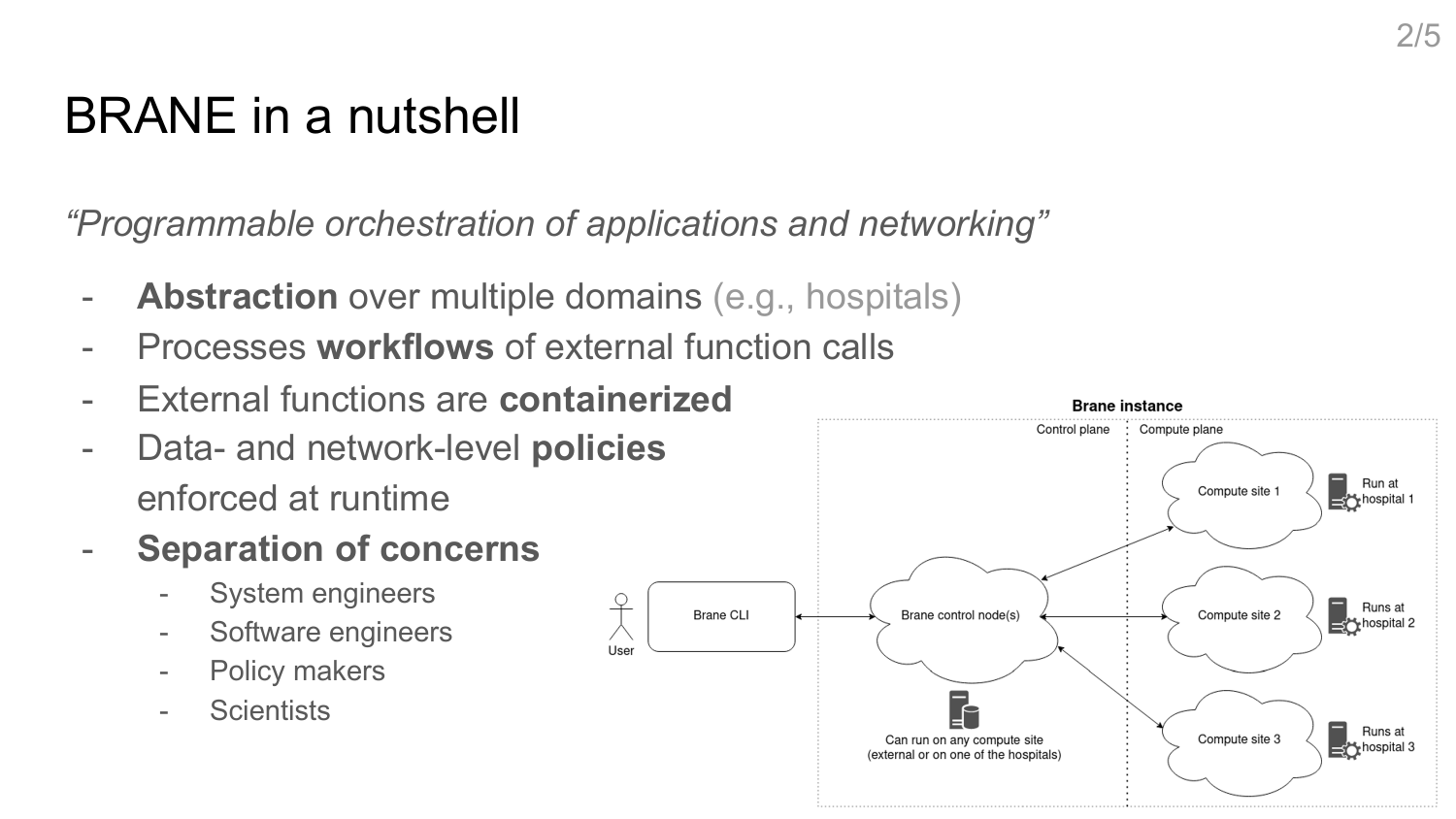## Current state

- **Abstraction**: Completed
	- Supports multiple infrastructures: Kubernetes, Slurm, Xenon and simply SSH
- **Workflows**: Completed
	- Supports both BraneScript and Bakery DSLs
- **Containerized**: Completed\*
	- Building with Docker, using containerd for runtime
	- Adding Singularity as runtime alternative TBD
- **Separation of concerns**: 75%
	- Support for system engineers, software engineers and scientists (DSLs)
	- Support for policy makers TBD
- **Policies**: TBD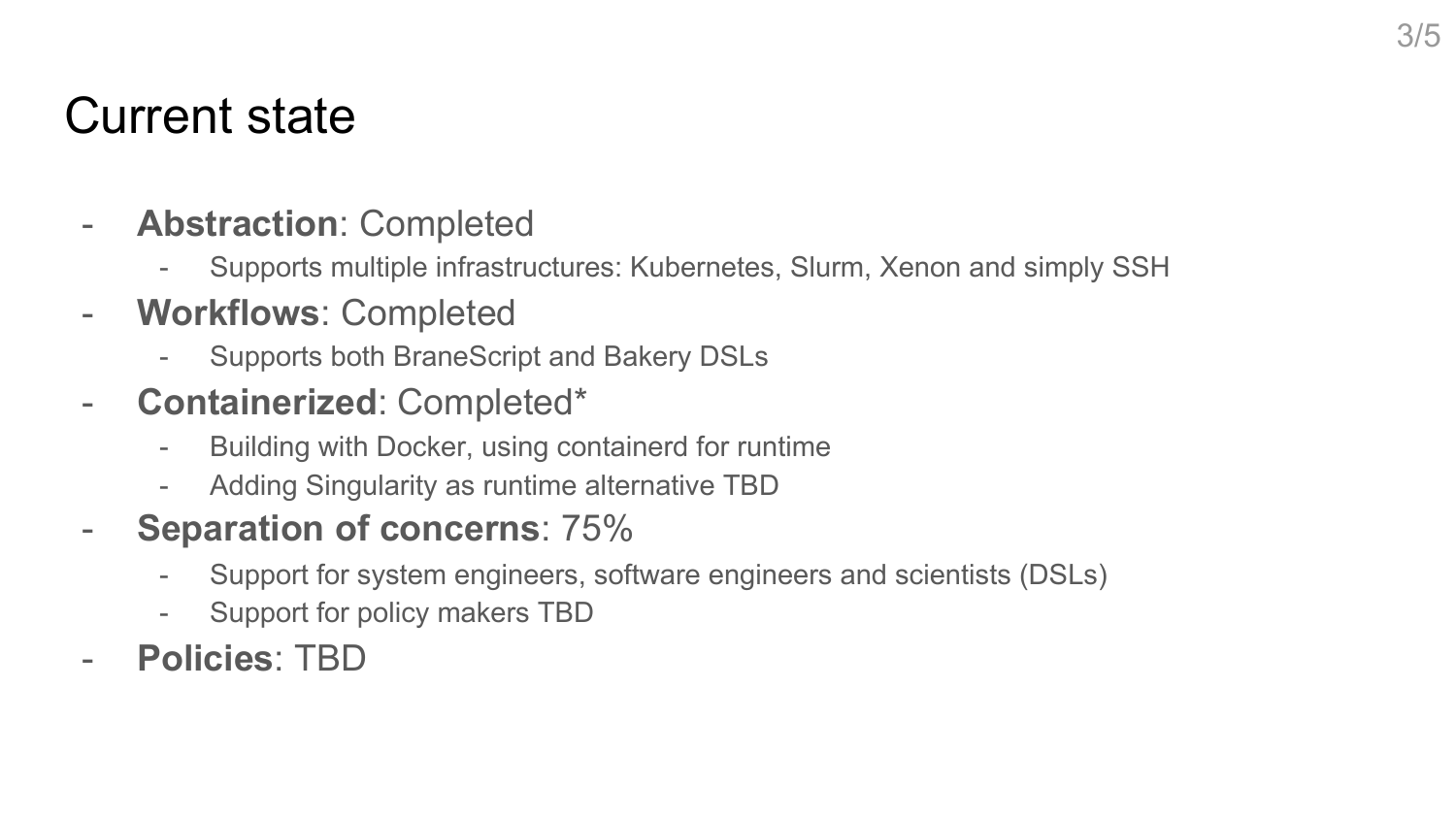## Future work

- Next focus: **policies**
- Data-level policies: integrate eFLINT<sup>[1]</sup>
	- Milen Kebede and Christopher Esterhuyse's work
- Network-level policies: integrate network bridging functions
	- Jamila Alsayed Kassem's work
- Testing with DIPG and St. Antonius use-cases
- Exploring options to reliable authenticate users in the background

<sup>[1]</sup> L. Thomas van Binsbergen, Lu-Chi Liu, Robert van Doesburg, and Tom van Engers. 2020. EFLINT: a domain-specific language for executable norm specifications. In ACM SIGPLAN International Conference on Generative Programming: Concepts and Experiences (GPCE 2020). Association for Computing Machinery, New York, NY, US DOI:https://doi.org/10.1145/3425898.3426958